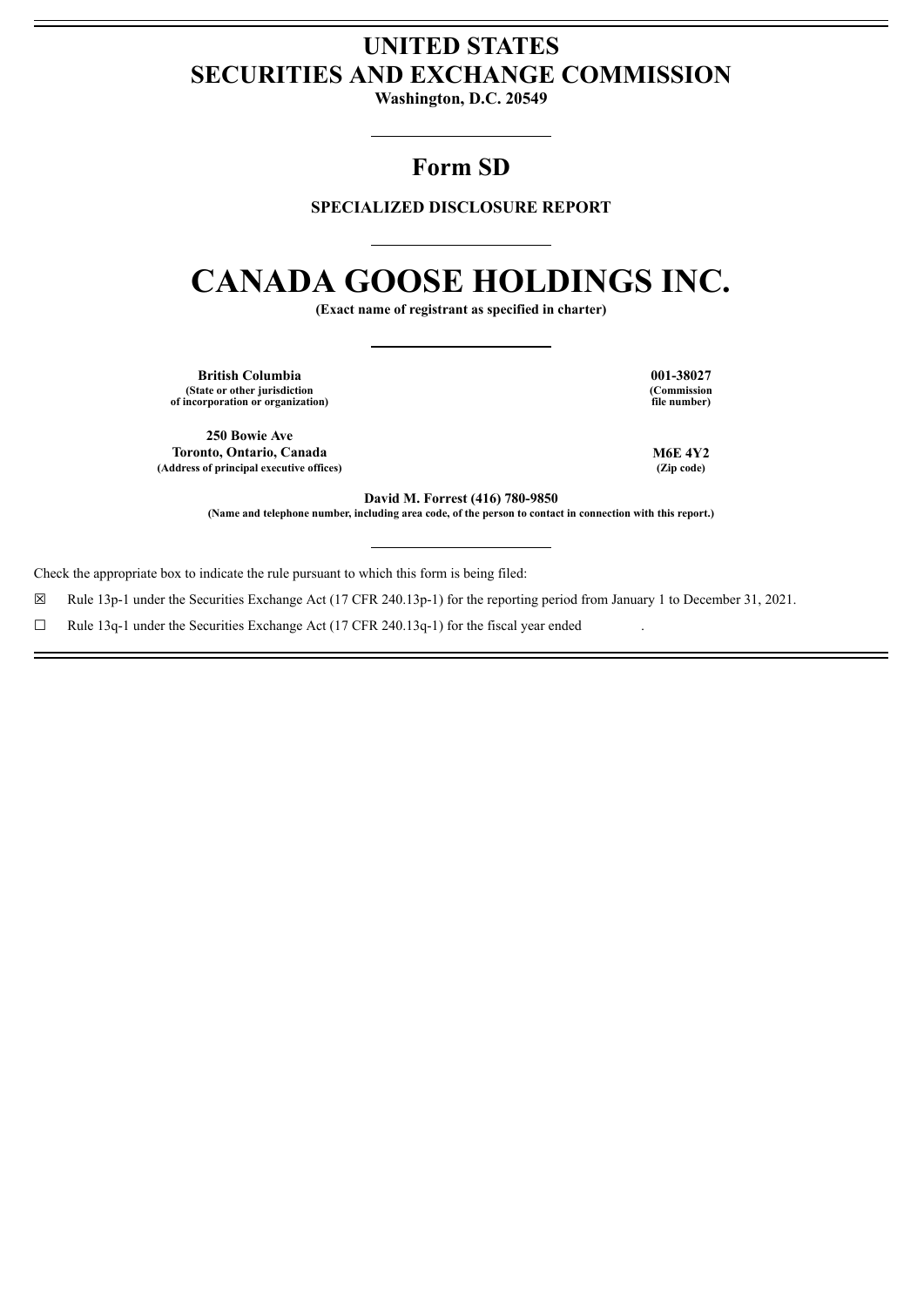# **Section 1 – Conflict Minerals Disclosure**

# **Item 1.01 – Conflict Minerals Disclosure and Report**

A copy of the conflict minerals report is publicly available on our website at investor.canadagoose.com.

### **Item 1.02 – Exhibit**

A copy of the conflict minerals report is attached hereto as Exhibit 1.01 and incorporated herein by this reference.

## **Section 2 – Resource Extraction Issuer Disclosure**

# **Item 2.01 – Resource Extraction Issuer Disclosure and Report**

Not applicable.

# **Section 3 – Exhibits**

**Item 3.01 – Exhibits**

| Exhibit No. | <b>Description</b>                                                            |
|-------------|-------------------------------------------------------------------------------|
| 1.01        | Conflict Minerals Report as contemplated by Items 1.01 and 1.02 of this Form. |

1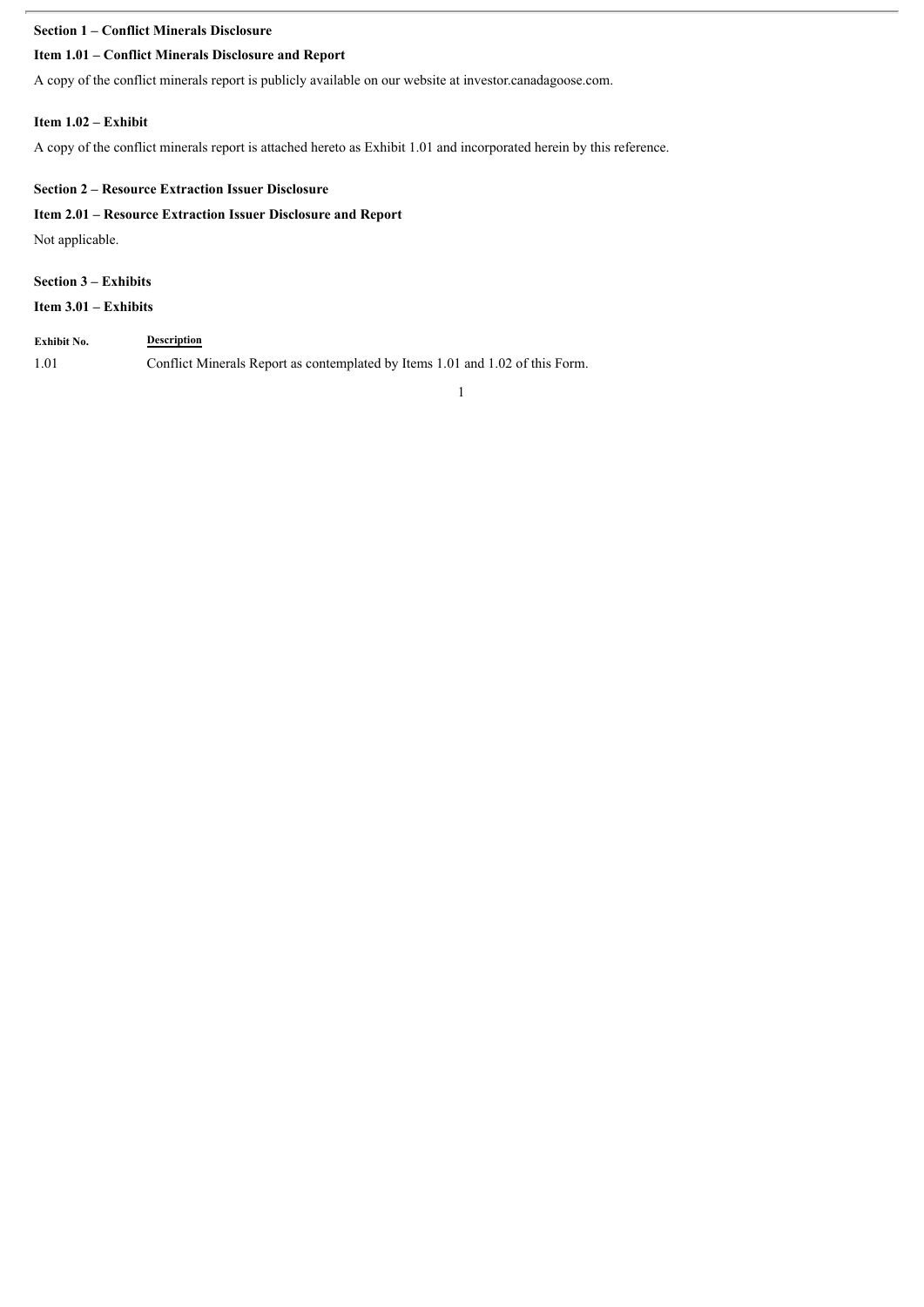# **SIGNATURES**

Pursuant to the requirements of the Securities Exchange Act of 1934, the registrant has duly caused this report to be signed on its behalf by the duly authorized undersigned.

# **CANADA GOOSE HOLDINGS INC.**

By: /s/ David Forrest Date: May 31, 2022 David Forrest General Counsel

2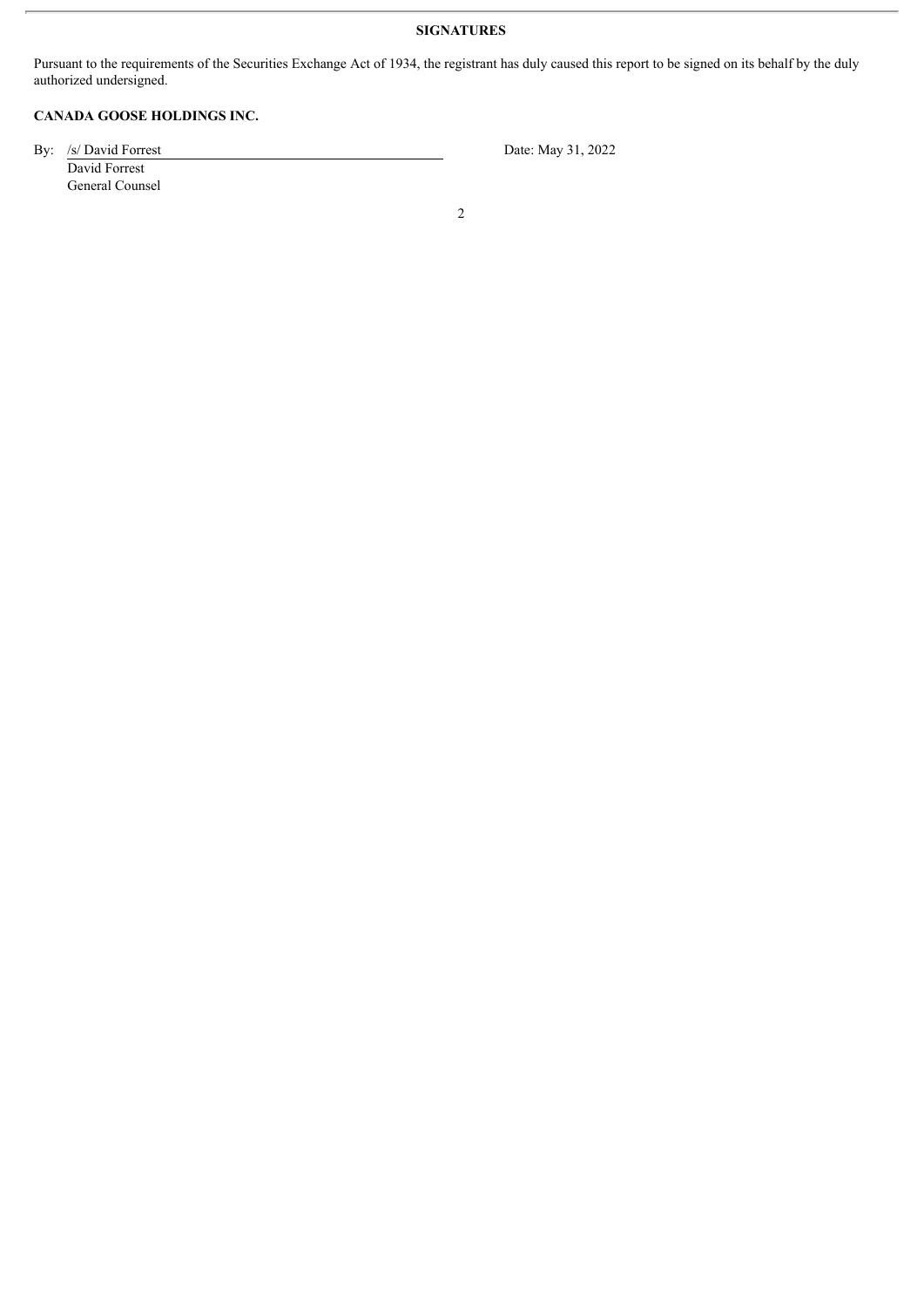# **EXHIBIT INDEX**

| Exhibit<br><b>Number</b> | <b>Description</b>                                                 |
|--------------------------|--------------------------------------------------------------------|
| 1.01                     | Conflict Minerals Report as contemplated by Item 1.02 of this Form |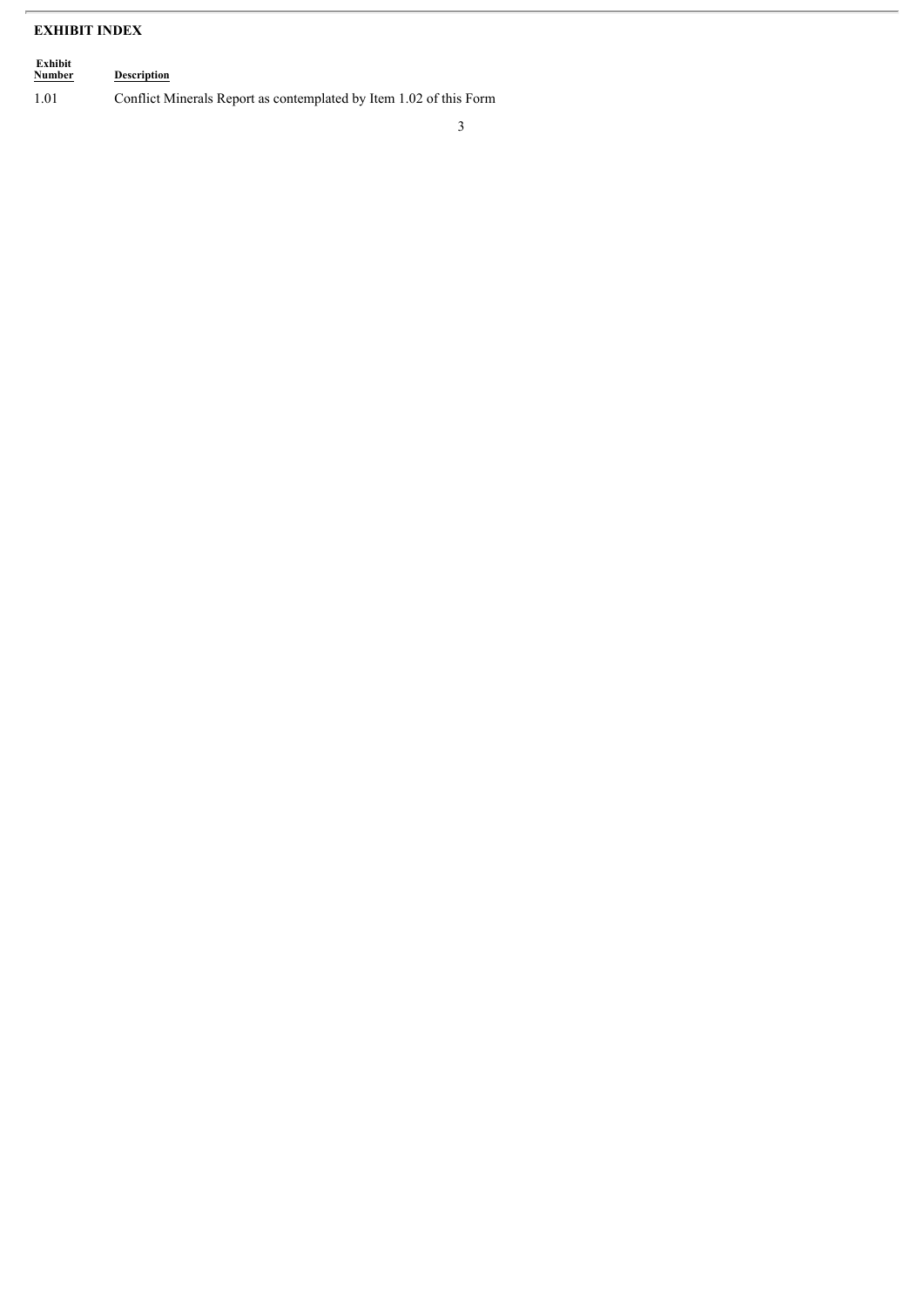#### **Conflict Minerals Report**

Canada Goose Holdings Inc. ("Canada Goose") has included this Conflict Minerals Report as an exhibit to its Form SD as contemplated by Rule 13p-1 under the Securities Exchange Act of 1934, as amended, and Form SD (the "Conflict Minerals Rule"). The date of filing of this Conflict Minerals Report is May 31, 2022.

Unless the context indicates otherwise, the terms "we," "its," "us" and "our" refer to Canada Goose and its consolidated subsidiaries.

As used herein and consistent with the Conflict Minerals Rule, "Conflict Minerals" or "3TG" are columbite-tantalite (coltan), cassiterite, gold, wolframite and the derivatives tantalum, tin and tungsten, without regard to the location of origin of the minerals or derivative metals.

#### **Forward-Looking Statements**

This document contains forward-looking statements within the meaning of the federal securities laws. Any statements that do not relate to historical or current facts or matters are forward-looking statements. You can identify some of the forward-looking statements by the use of forward-looking words, such as "intend" and the like, or the use of future tense. Statements concerning current conditions may also be forward-looking if they imply a continuation of current conditions. Examples of forward-looking statements include, but are not limited to, statements concerning the additional steps that we intend to take to mitigate the risk that our necessary 3TG benefit armed groups.

Forward-looking statements are subject to risks and uncertainties that could cause actual actions or performance to differ materially from those expressed in the forward-looking statements. These risks and uncertainties may include, but are not limited to, (1) the continued implementation of satisfactory traceability and other compliance measures by our direct and indirect suppliers on a timely basis or at all, (2) whether smelters and refiners and other market participants responsibly source 3TG and (3) political and regulatory developments, whether in the Democratic Republic of the Congo ("DRC") or an adjoining country (collectively, the "Covered Countries"), the United States or elsewhere. You are cautioned not to place undue reliance on these forward-looking statements, which speak only as of the date of filing of this Conflict Minerals Report. We do not intend, and undertake no obligation, to publish revised forward-looking statements to reflect events or circumstances after the date of filing of this document or to reflect the occurrence of unanticipated events.

#### **Applicability of the Conflict Minerals Rule to our Business**

We design, produce and market extreme weather outerwear, footwear and luxury apparel. Our products include jackets, parkas, vests, hats, gloves, footwear and other accessories. Tin and gold are contained in some of the functional hardware used in certain of the products that we manufacture or contract to manufacture. Where tin and gold are present in our products, it generally constitutes a very small portion of the materials content of the products. For a further discussion of our products, see our Annual Report on Form 20-F for the fiscal year ended April 3, 2022. The information contained in our Form 20-F is not incorporated by reference into this Conflict Minerals Report or our Form SD and should not be considered part of this Conflict Minerals Report or the Form SD.

We do not directly source tin or gold from smelters and believe that we are in most cases many levels removed from these market participants. However, through the efforts described in this Conflict Minerals Report, and as part of our reasonable country of origin inquiry and due diligence processes, we seek to ensure that our suppliers source responsibly. Specifically, we endeavor in good faith to determine if any of the tin or gold necessary to the functionality or production of the products that we manufacture or contract to manufacture originated in a Covered Country and, if so, whether it directly or indirectly financed or benefited an armed group.

#### **Reasonable Country of Origin Inquiry Information**

As required by the Conflict Minerals Rule, for 2021, we conducted a "reasonable country of origin inquiry" ("RCOI"). We designed our RCOI in good faith to determine the origin of the 3TG that are necessary to the functionality or production of products that we manufactured or contracted to manufacture. We determined which of our products were potentially in-scope for purposes of the Conflict Minerals Rule through review of product categories, inquiries regarding the degree of influence we exercised over the manufacturing process and other information known to us.

1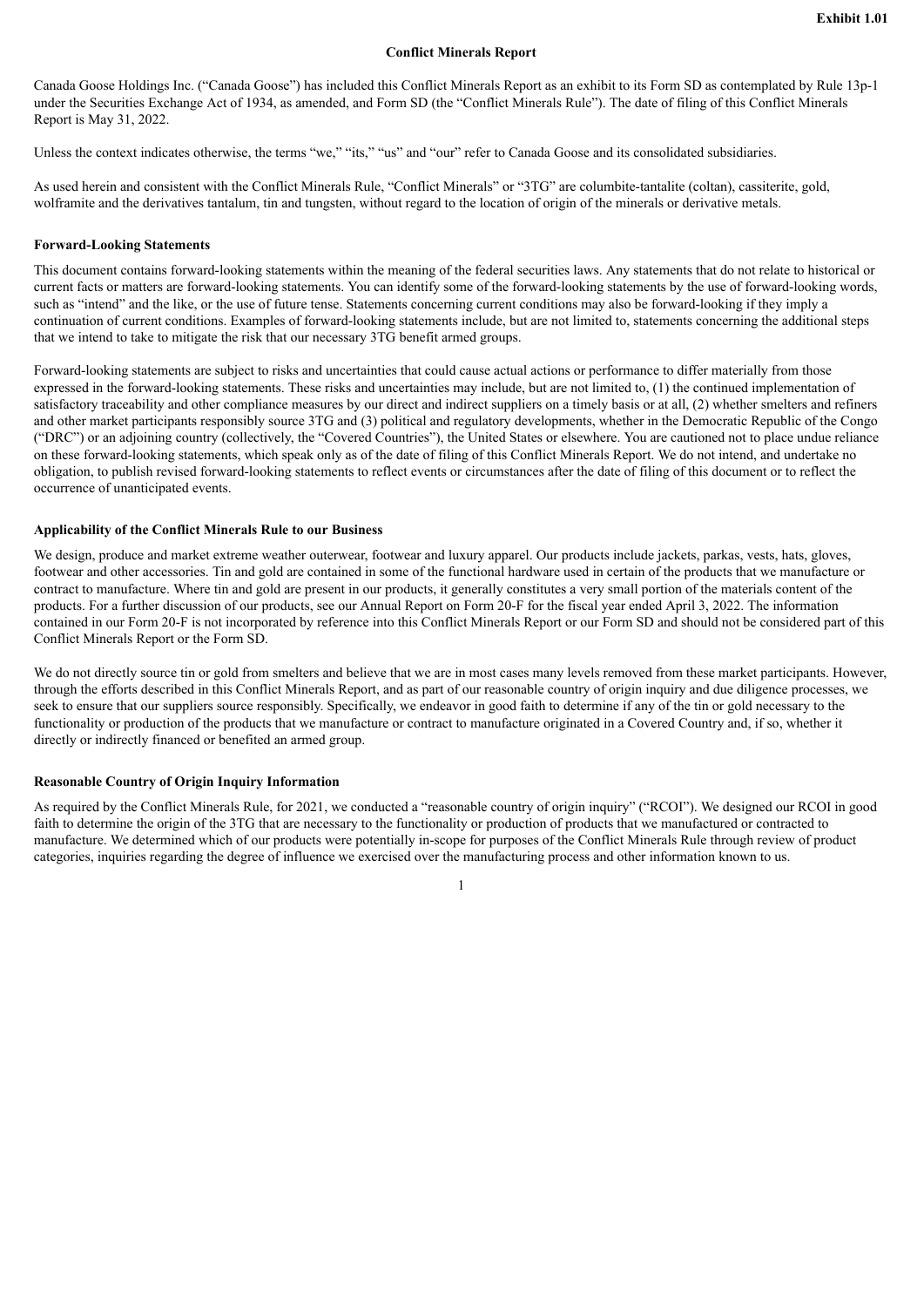Our initial analysis considered 64 suppliers in our supply chain. Our outreach ultimately included 16 trim suppliers who we identified as providing metal components used in our products and 11 off-shore finished goods suppliers (the "Suppliers"). The results of our RCOI are discussed on Annex A to this Conflict Minerals Report. For our RCOI, to the extent applicable, we utilized the same processes and procedures as for our due diligence, in particular Steps 1 and 2 of the Organisation for Economic Co-operation and Development's Due Diligence Guidance for Responsible Supply Chains of Minerals from Conflict-Affected and High-Risk Areas (the "OECD Guidance"), which are described below in this Conflict Minerals Report.

As indicated on Annex A, the smelters identified to us by the Suppliers were listed as Conformant (as defined below) by the Responsible Minerals Initiative (the "RMI").

Based on the results of our RCOI, we exercised due diligence for 2021. These due diligence efforts are discussed below.

#### **Due Diligence Measures**

#### *Design Framework*

We have designed our due diligence measures relating to 3TG to conform with, in all material respects, the criteria set forth in the OECD Guidance (Third Edition).

#### *Selected Elements of Design Framework and Due Diligence Program Execution*

The OECD Guidance has established a five-step framework for due diligence as a basis for responsible global supply chain management of minerals from conflict-affected and high-risk areas. Selected elements of our due diligence program are discussed below. The headings below conform to the headings used in the OECD Guidance for each of the five steps.

- 1. *OECD Guidance Step One: "Establish strong company management systems"*
	- a. We have a team of staff that is responsible for 3TG compliance matters, including the drafting of this Conflict Minerals Report. The following functional areas are represented on the working group: Direct Sourcing, Corporate Citizenship, and Legal. In addition, we utilize specialist outside counsel to advise us in connection with selected aspects of our Conflict Minerals Rule compliance.
	- b. We use the Conflict Minerals Reporting Template (the "CMRT") developed by the RMI to identify smelters and refiners in our supply chain.
	- c. We maintain business records relating to 3TG due diligence, including records of due diligence processes, findings and resulting decisions in electronic form. This information is retained for at least five years.
	- d. We have a mechanism for employees, suppliers and other interested parties to report unethical sourcing by our supply chain or other issues, either by calling 1-866-214-2744 or by submitting violations on www.clearviewconnects.com.
- 2. *OECD Guidance Step Two: "Identify and assess risk in the supply chain"*
	- a. We requested by email that the Suppliers provide us with information, through the completion of a CMRT, concerning the usage and source of 3TG in the products that we identified as potentially being in-scope, as well as information concerning the Suppliers' related compliance efforts. We followed up by email with all Suppliers that did not respond to the request within a specified time frame. All of the Suppliers ultimately responded to our request to submit a CMRT.
	- b. We reviewed the responses received from the Suppliers. To the extent that a completed CMRT identified a smelter, we reviewed that information against the list of "conformant" smelters published in connection with the RMI's Responsible Minerals Assurance Process (the "RMAP").
		- 2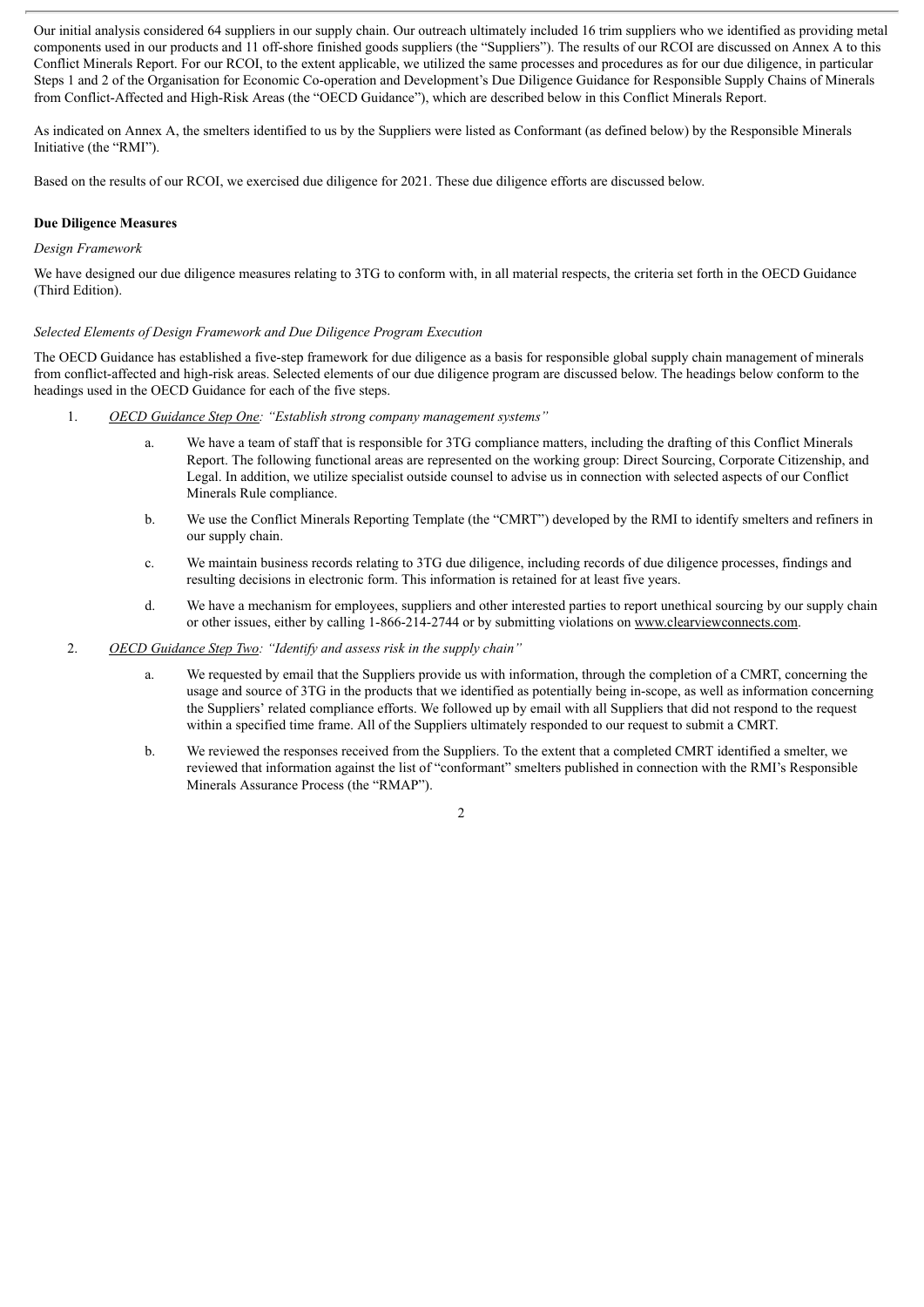- 3. *OECD Guidance Step Three: "Design and implement a strategy to respond to identified risks"*
	- a. Our 3TG compliance team reported the findings of its supply chain risk assessment to our General Counsel.
	- b. Our risk mitigation strategy allows for a flexible response that is commensurate with the risks identified.
- 4. OECD Guidance Step Four: "Carry out independent third-party audit of supply chain due diligence at identified points in the supply *chain"*

In connection with our due diligence, we utilized and relied on information made publicly available by the RMI concerning independent third-party audits of smelters to assess smelter due diligence and to determine whether smelters are conformant.

5. *OECD Guidance Step Five:* "Report on supply chain due diligence"

We file a Form SD and a Conflict Minerals Report with the Securities and Exchange Commission and make these filings available on our website.

#### **Product and Smelter and Refiner Information**

Our in-scope products for 2021 consisted of selected apparel, footwear and accessories.

In connection with our RCOI or due diligence, as applicable, the Suppliers identified to us the tin smelter described in Annex A as having processed the necessary tin contained in our in-scope products for 2021. Due to our position in the supply chain, we rely on our suppliers for accurate smelter information. Our due diligence measures cannot provide absolute certainty regarding the source and chain of custody of the tin and gold contained in our products.

We endeavored to determine the mine or location of origin of the and gold tin contained in our in-scope products by requesting that the Suppliers provide us with a completed CMRT and through the other measures described in this Conflict Minerals Report.

For 2021, none of our in-scope products were determined by us to support conflict (i.e., contained necessary 3TG that directly or indirectly financed or benefitted an armed group in a Covered Country). However, we did not conclude that any of our in-scope products were "DRC conflict free".

#### **Future Risk Mitigation Efforts**

We intend to take the following additional steps in 2022 to mitigate the risk that our necessary 3TG benefit armed groups:

- 1. Adopt a policy for the responsible sourcing of 3TG.
- 2. Engage with Suppliers that provided incomplete responses to encourage them to provide requested information for 2022.
- 3. Monitor and encourage the continuing development and progress of traceability measures at Suppliers that indicated for 2021 that the source of 3TG was unknown or undeterminable.
- 4. Communicate our sourcing expectations to new potentially in-scope suppliers, including through the dissemination of our Conflict Minerals policy when adopted. In addition, as new in-scope suppliers are added, work with these suppliers to ensure that they understand the requirements of the Conflict Minerals Rule and the OECD Guidance.
- 5. Encourage our suppliers to source responsibly, particularly when sourcing from the Covered Countries.

All of the foregoing steps are in addition to the steps that we took in respect of 2021 described earlier in this Conflict Minerals Report, which we intend to continue to take in respect of 2022 to the extent applicable.